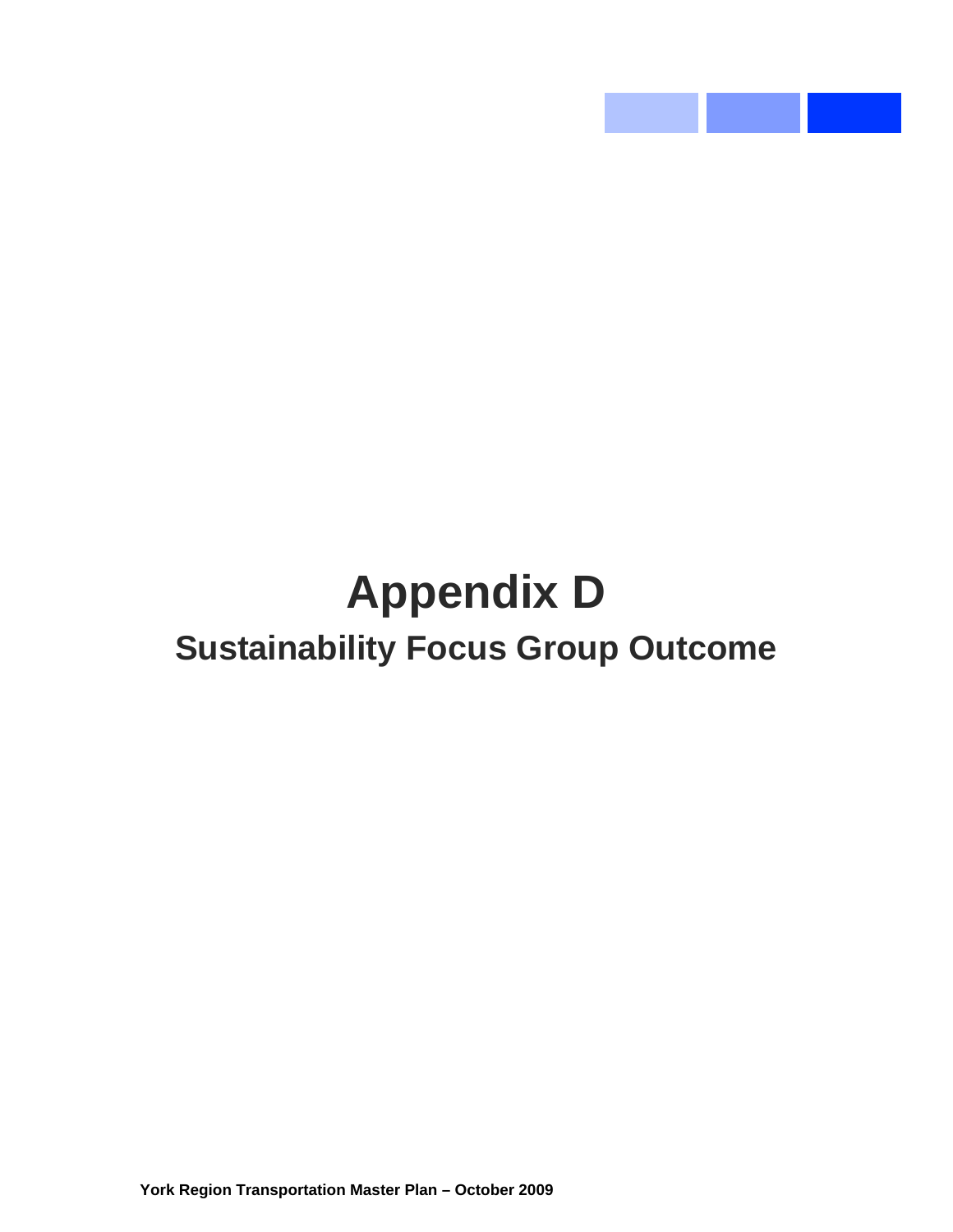

# **York Region**

## **Natural Heritage Focus Group**

## **Meeting Notes**

Seminar Room, York Region Administrative Centre 17250 Yonge Street, Newmarket 1:30 pm-5:00 pm

## **October 9, 2007**

## **I. Opening**

Dave Hardy (Facilitator, Hardy Stevenson and Associates Limited) opened the session. He thanked the participants for attending and indicated that the purpose of the focus group is to allow everyone to provide feedback on York Region's draft Sustainability Strategy, Natural Heritage Strategy, and Infrastructure Sustainability Principles.

## **II. York Region Draft Sustainability Strategy**

#### **Sustainability Strategy Presentation**

John Waller, Director of Long Range Planning at the Region of York, provided an overview of the Sustainability Strategy.

#### **Sustainability Strategy Discussion**

#### *Does the sustainability strategy correspond with your personal values?*

• York Region should be complimented on the work completed so far. In the healthy communities section of the Sustainability Strategy, issues such as crime prevention and heritage may be off topic for a 'sustainability' document.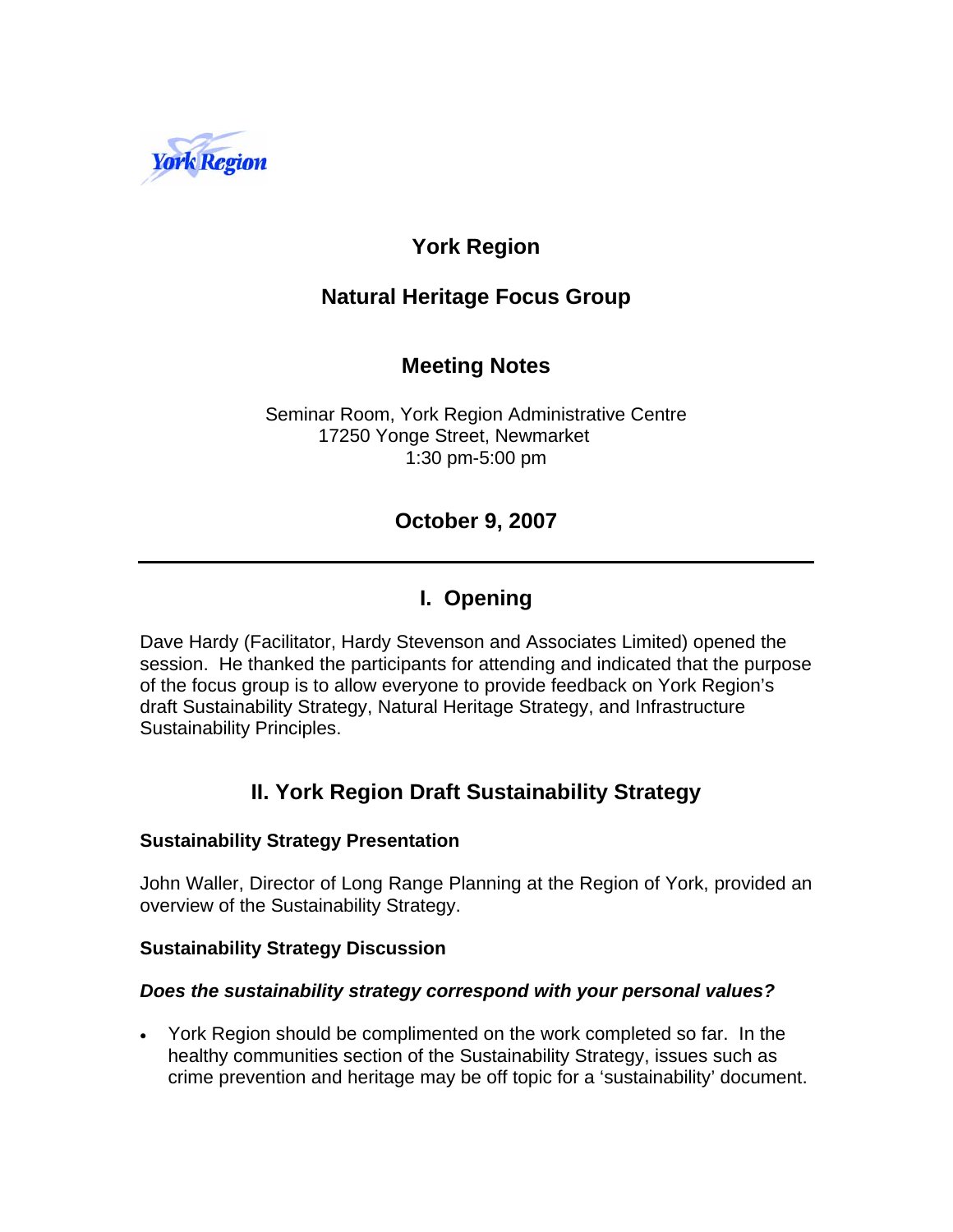• Sustainability is about integration; therefore, the healthy communities piece of the Sustainability Strategy is valuable. The UNESCO sustainability framework, which is widely regarded as a good model of integration, emphasizes this.

There isn't much discussion about how trade-offs can be made between different criteria. The Region should not maximize its achievement on some criteria at the expense of other criteria. The sustainability framework should contain rules for making trade-offs.

- The 'forward' of the Natural Heritage Strategy was well done and should be added to the Sustainability Strategy.
- A lot of the action areas in the Sustainability Strategy are in silos. However, where is the vision in the document? The document needs to articulate a strong vision.

#### *Based on your opinion, do you believe that York Region's draft Sustainability Strategy now contains the right sustainability components?*

- There needs to be a section on how people are supposed to engage with the document. The document contains some mixed messaging about this, and that it would be helpful if the document can provide a framework for engagement.
- The average person does not really understand what sustainability is. If the strategy will be touching on numerous areas, the messaging about sustainability should remain consistent and clear. Sometimes the term 'sustainable' can be interpreted in a negative light, because it can refer to maintaining the status quo and not improving the existing situation.
- The Region of York exists in the context of a larger Region, and there are numerous linkages outside of York that are relevant. Positioning sustainability in the context of the broader Region would be helpful.

#### *How far should York Region go in terms of pushing the 'sustainability envelope?*

- The Region should acknowledge its relationship with other regions and other governments. It should also acknowledge factors beyond the control of the Region.
- The healthy communities section of the strategy is good. If the Region wants to be a leader, the Region should push the envelope on issues outside of its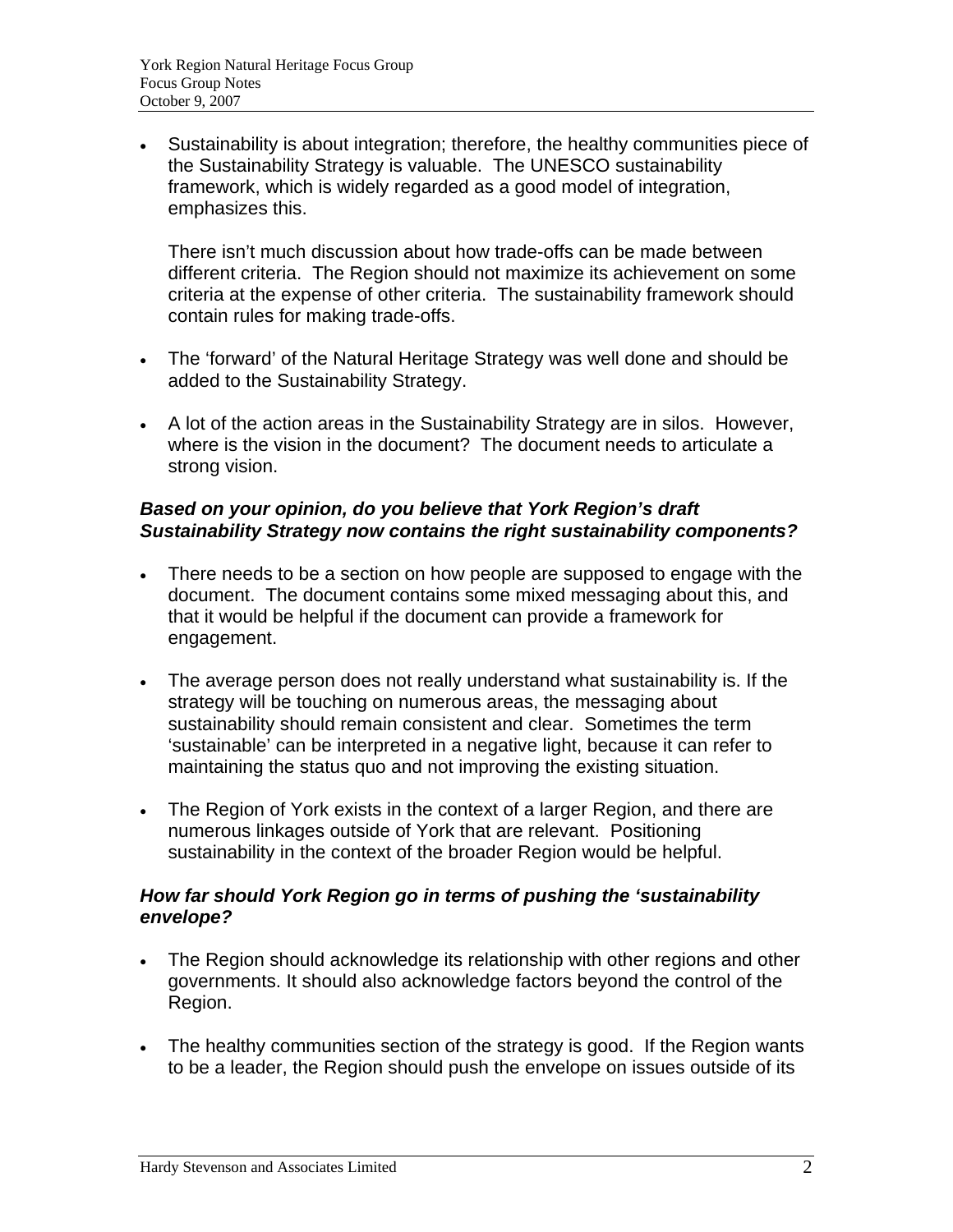current mandate (e.g. pesticide use), and work with other jurisdictions to develop initiatives in these areas.

- York Region has taken a leadership role, and should be recognized for that. Many local businesses, however, do not know how to engage in initiatives. A lot of corporate stakeholders want to get involved in sustainability, but they're not sure how. More outreach would help address this issue.
- People often identify with their community and neighbourhood when they think about sustainability-related issues; therefore, engaging people where they are is important.
- Sustainability is a local to global issue. Examples of issues that you can engage businesses on are food security and energy security. The Region should encourage people to think about sustainability as a local to global problem.
- The issue of equity is not well articulated in the document. Inter-generational equity and intragenerational equity could be emphasized to a greater extent.

#### *York Region is trying to develop a 'world leading' sustainability strategy. Is this it?*

- The strategy is not 'world leading' yet. Continuing to push the envelope to build upon the progress that has already been made is important.
- The business community would like to engage in sustainability, but they don't have time. But, if you look at Water For Tomorrow as an example, why can't York Region roll out greater services to the business community? The Region can push the envelope in this area.
- The Region is not yet at the point of having a world-leading sustainability strategy. The plan is not specific enough in a number of areas. It uses terminology such as "promoting" and "continuing" certain initiatives, but it does not necessarily say how various actions will be undertaken.
- The strategy should address climate change and adaptation. For example, an urban parking strategy could help implement these policies.
- The strategy is silent on agriculture, and it is silent on "big bold moves" that the Region could effectively undertake. VIVA was one such bold move, and there are others.
- The Brundtland Commission provides an old view of sustainability. Sustainability is really about sustaining life functions; as such, York Region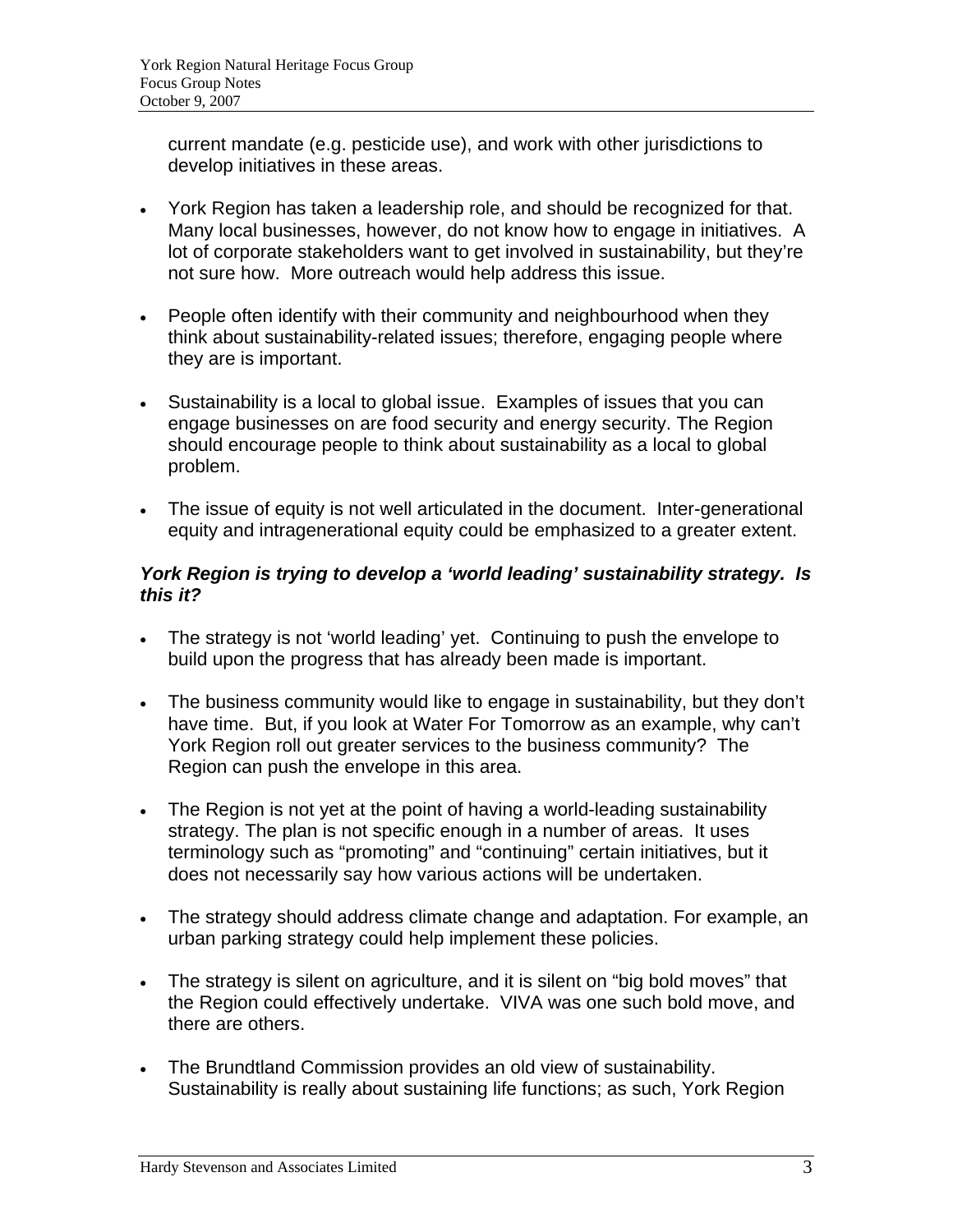should be looking to move to a restorative economy. How do we restore an ecology and economy that we've taken from for so long?

• The Natural Step<sup>[1](#page-4-0)</sup> is a good framework. In this framework, everything is connected to everything else. The interactions between different parts of the system should be addressed to create a larger vision. To push the envelope, York Region should look at social interactions with the environment and economy.

#### *Are you aware of any barriers that might 'trip up' the Region in the development and implementation of the Sustainability Strategy?*

- The Region will have to be clear about who or what department will try to deliver services.
- The 'elephant in the room' is people's willingness to change their behaviour. People have to understand that their personal behaviour must change for sustainability to move forward.
- How we measure 'success' through York Region's sustainability initiatives is crucial. What is required, ultimately, is a major cultural shift toward sustainability; therefore, it would be inaccurate if we called minor actions successes.
- The sustainability strategy needs a 'storyline', which communicates why certain actions were undertaken and what these actions actually achieved. For example, in the Water for Tomorrow Program, the purposes of the program and its achievements were well communicated. After York Region has implemented the Sustainability Strategy, there should be follow-up to communicate successes.
- The Region should operate with humility in its development of sustainability initiatives. At the end of the day, the Region may be only one of the many players involved in developing actions. Inviting people to be part of a vision should be emphasized.
- The Strategy outlines an intention to create a website and take numerous other actions. However, it is not necessary for the Region to state that it will

<span id="page-4-0"></span><sup>1</sup>  $<sup>1</sup>$  [www.naturalstep.org](http://www.naturalstep.org/) indicates that The Natural Step Framework which requires that in a</sup> sustainable society, nature will not be subject to systematically increasing:

a. Concentrations of substances extracted from the earth's crust;

b. Concentrations of substances produced by society;

c. Degradation by physical means.

A fourth requirement is that human needs are met worldwide.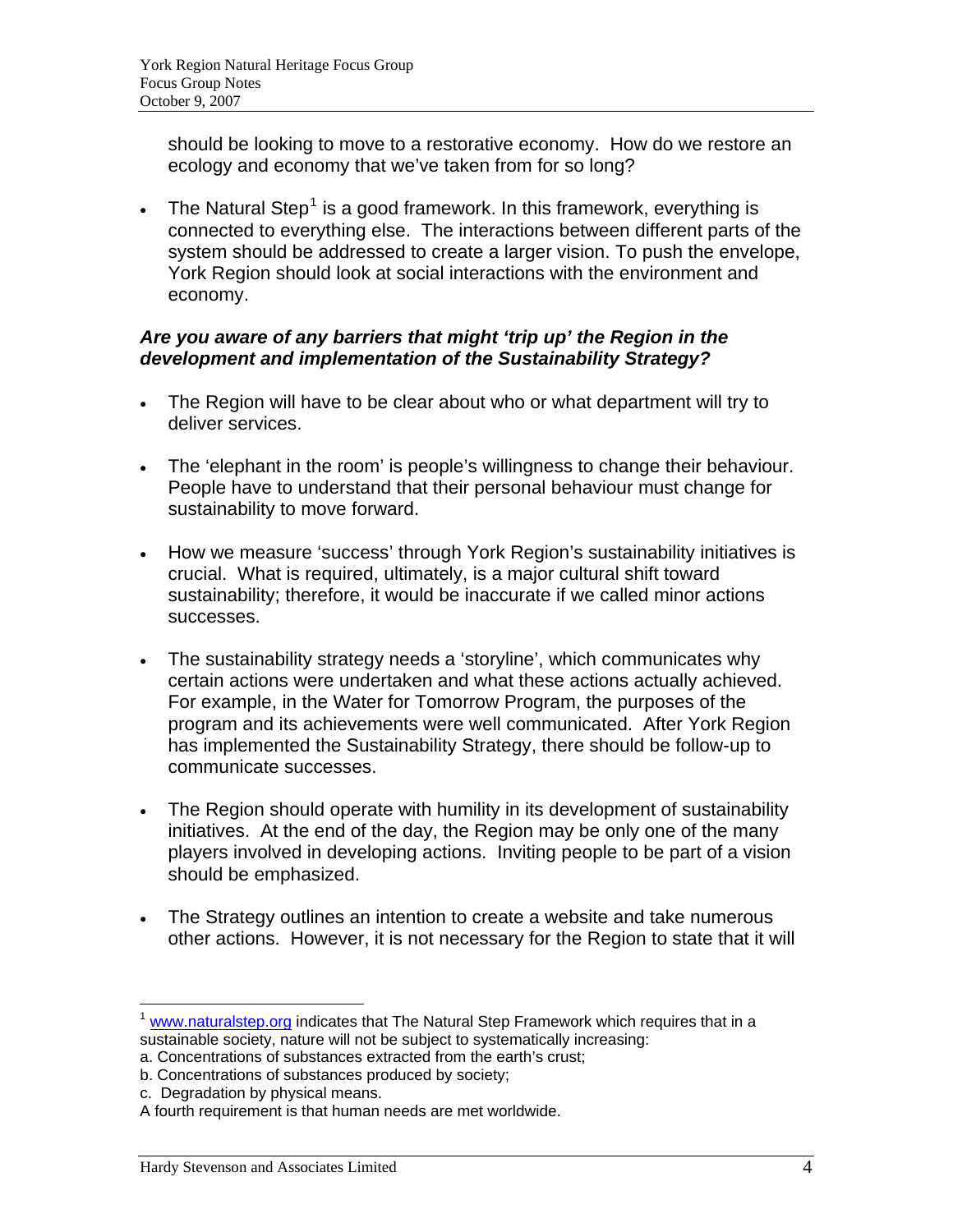take all of these actions independently. There are a lot of relevant resources available from other organizations, which York Region should use.

- Sustainability requires not just one government, but multiple governments (the municipalities, the province, etc.) working together. Fostering partnerships is crucial.
- York Region needs to develop a social marketing campaign, given that other participants have mentioned the need to foster partnerships.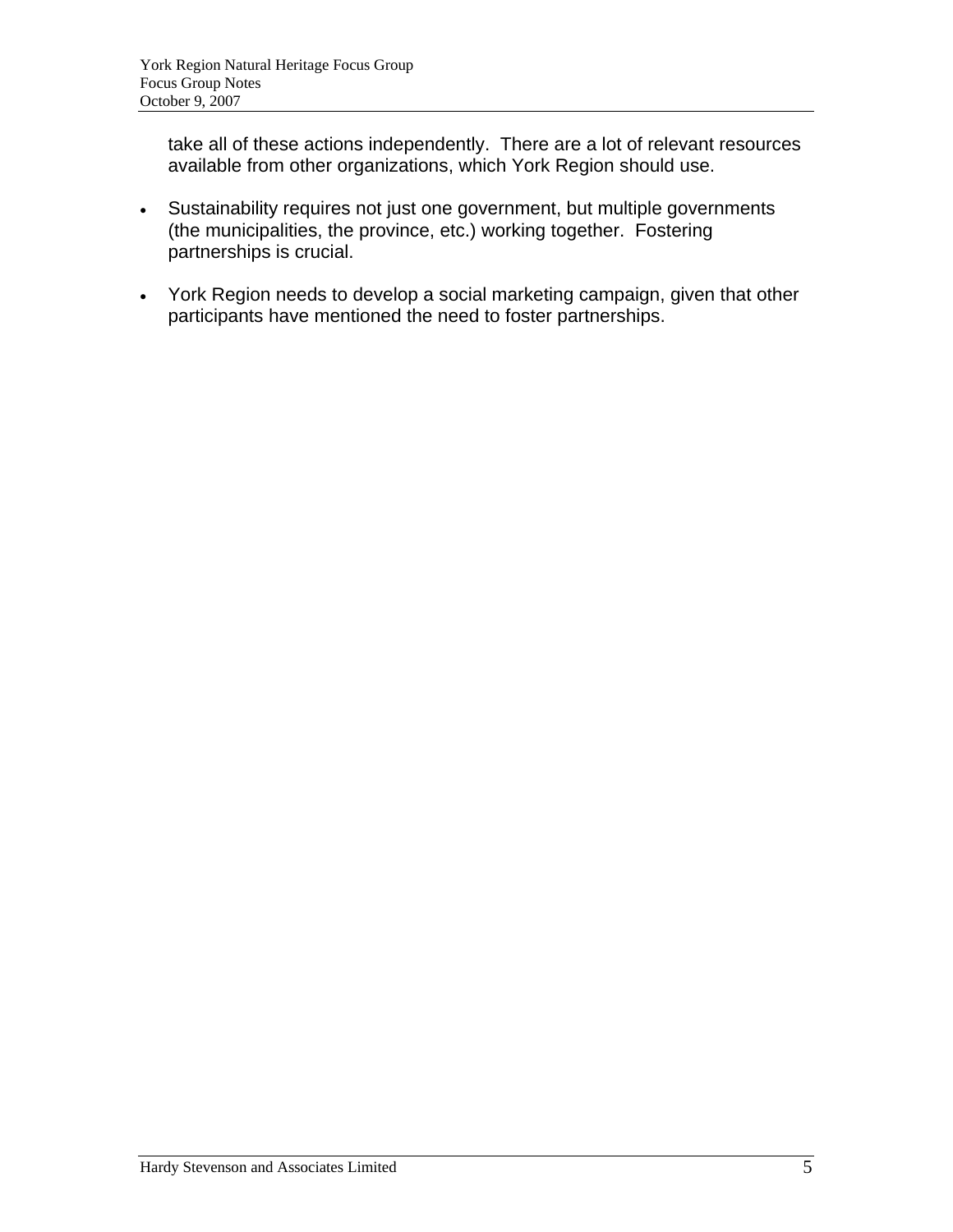## **III. York Region Natural Heritage Strategy**

#### **Natural Heritage Strategy Presentation**

Karen Antonio-Hadcock, Senior Planner at the Region of York, gave a presentation on the Natural Heritage Strategy (NHS).

#### **Natural Heritage Strategy Discussion**

- A participant asked how much communication the Region would be having with other jurisdictions regarding effects on Lake Ontario.
- George Zukovs, President of XCG Consultants, said that potentially the Natural Heritage Strategy could be broadened out to include water resources. He said it is significant that the water systems are not addressed in the strategy.

#### **In York Region 25-30 years from now, what would your vision for natural heritage protection be? What do you see? What would you want to see?**

- Water resources are tied to climate change. The Region is facing drought this year. The participant said, a NHS is important, but York's natural areas will not survive if we do not look at how we do business. The NHS should include some of the urban areas and mature habitats as well. The NHS needs a more robust view than it has right now.
- The approach of the NHS is to fit the NHS within the development process. However, he said, we should look at it from reverse perspective. We should ask ourselves, "can that house fit in the watershed"?
- York Region has been pursued decision making as a three-legged stool for a very long time. In fact, development interests have not taken place over ecology for at least the last 10 years. To say that environmental interests have not been given priority in the past is inaccurate.
- A participant said that the NHS should emphasize the notion of integrity. This would involve looking at the health of the ecosystem, the ability of the system to respond to stress, and the ability of the system to evolve in a changing context. Having the system being able to adapt to evolving changes is key.
- Many species will not survive in York Region in the future. The forward of the NHS indicates that a robust and healthy natural system is required. This is very effective.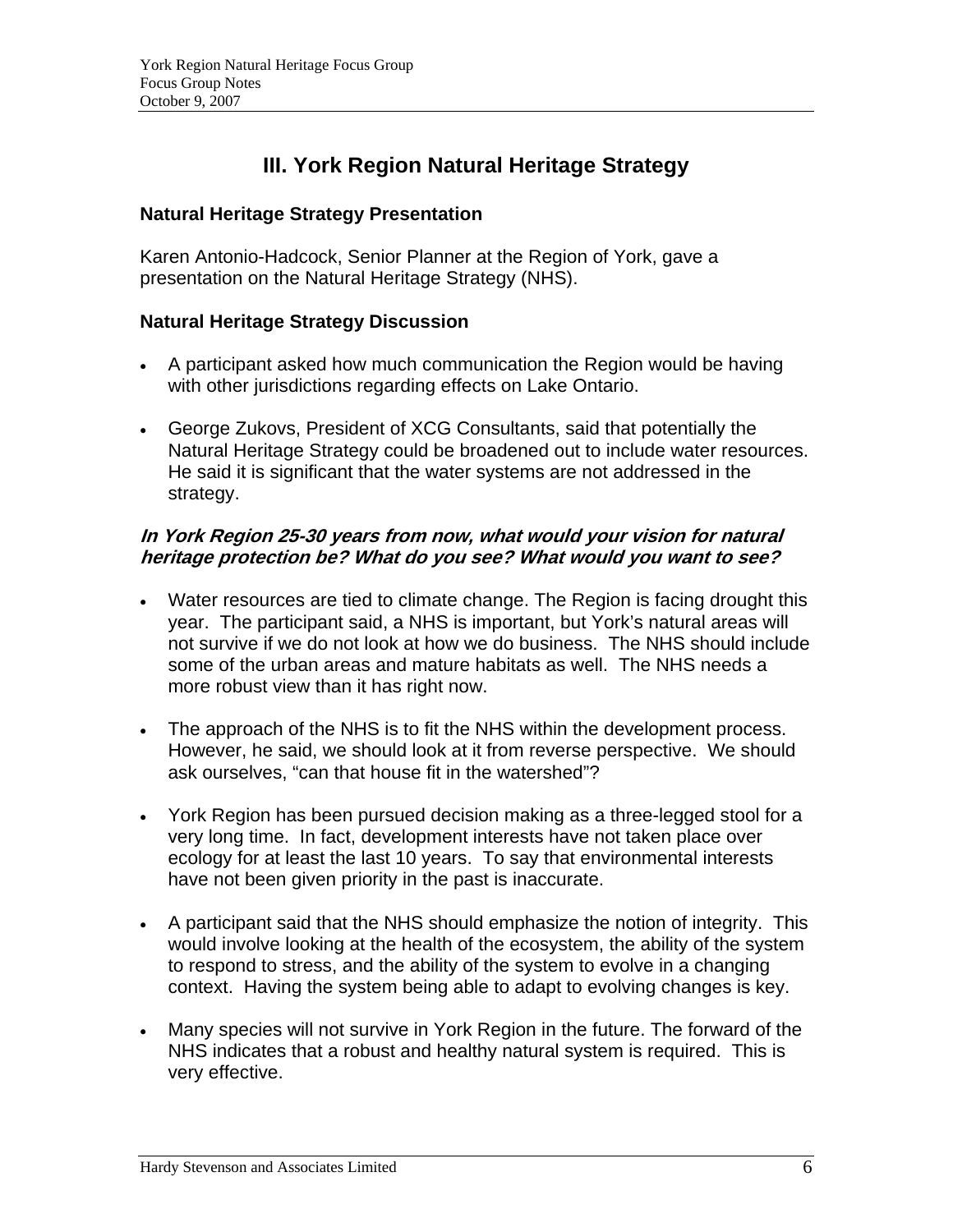- The document points out need the need to address the whitebelt, which is not necessary. A significant woodlands study would be useful.
- There is nothing in the NHS about grasslands. From a development perspective grasslands are typically thought of as "good to go". This issue should be carefully considered however, and grasslands that need to be protected should be identified.
- In order to ensure that the NHS will meet its goals in the next 25-30 years, it should focus more on infill and intensification.
- The Region should address governance issues because there are a lot of agencies that have comments to provide about the NHS. There has to be a governance strategy that dictates where messages are received from. There is a need to know who can make decisions about the NHS, aside from the Ontario Municipal Board (OMB).

#### *Are the listed actions bold and aggressive enough? Cautious and deliberate enough? Just about right --- for implementing the Natural Heritage Strategy?*

- The plan has to be brought forward systematically.
- We have an unprecedented opportunity to do the 'right thing'. If the Region is going to protect natural areas, the Region needs to ensure that there are sufficient buffers and lands adjacent to protected areas. If biodiversity is to be protected, the Region has to take the bold step of strengthening land uses.
- There needs to be more emphasis on the benefits of green infrastructure.
- Currently, the plan is not necessarily 'bold', although it has strengths. The Region has the opportunity to be bold in areas that businesses see, that utilities see, and that other stakeholders see, but that residents might not necessarily be able to see. Taking action during the development and site plan review stage would be helpful.
- Regarding the cost efficiency of initiatives, the NHS should contain financial information.
- The Region did a good job on the discussion paper. However, there are a number of agencies involved in natural heritage. What is missing from the NHS is information regarding the coordination of parties, and the identification/development of actors.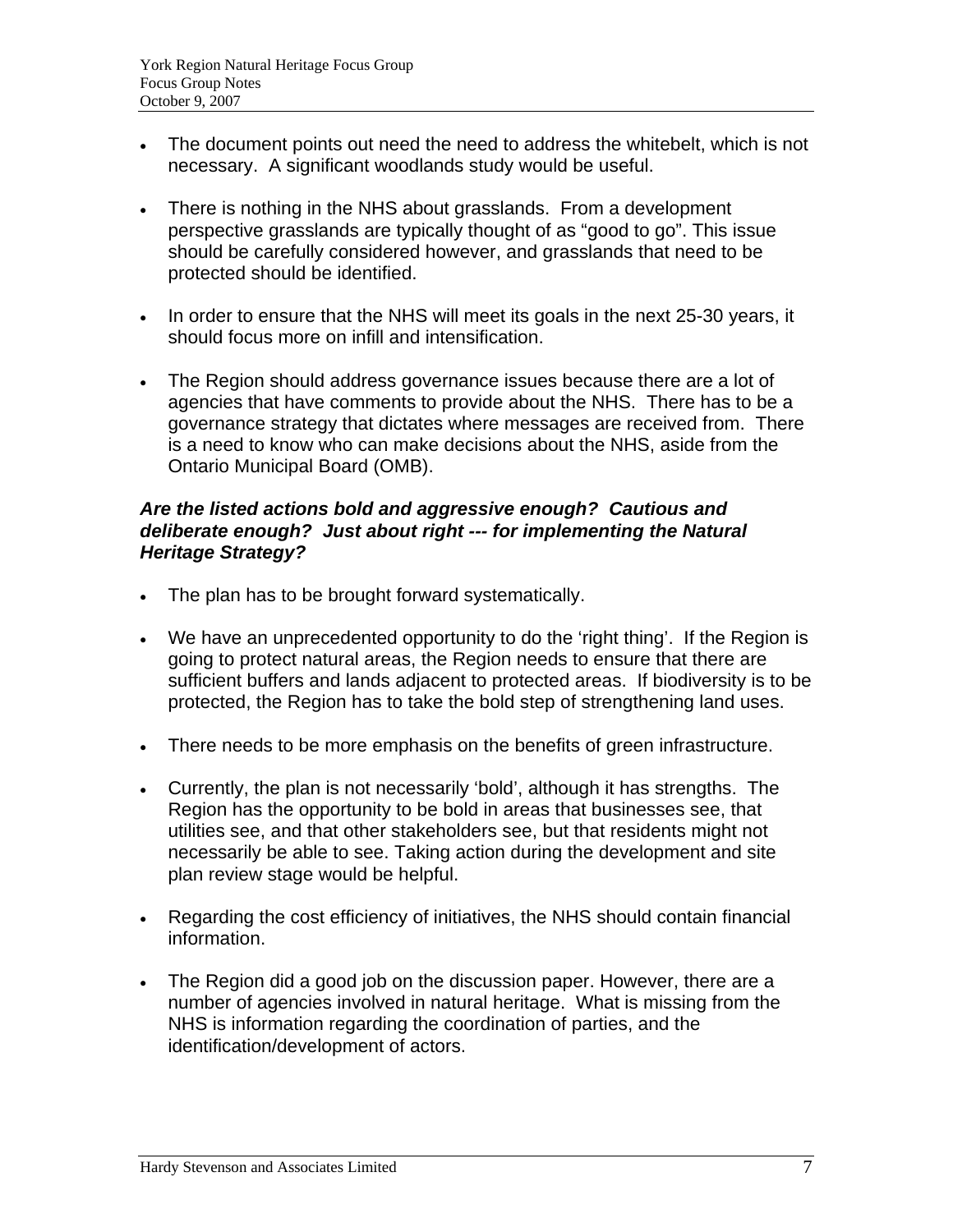• In response to the previous comment, coordination can start in the land use planning process, because that is when all of the actors are involved.

#### *Final Question: Are you aware of any barriers that might 'trip up' the Region in the development and implementation of the Natural Heritage Strategy?*

- The Region has to implement the strategy properly prior to the development process. It will be important to get all of the relevant stakeholders involved before the plan would be tested before the OMB.
- The province's growth plan (Places to Grow) might provide a barrier though its growth targets and requirements. The growth plan puts growth in places that do not have water and sewage, which does not seem to make sense. The Region may have to develop compromises as a result.
- The Alternative Land Use Services (ALUS) program should be considered in York Region. This program enables restoration on farmlands by paying farmers to undertake restoration. The ALUS program has been used in the United States and Europe.
- An urban forest effects model should be examined  $(U\text{FORE})^2$  $(U\text{FORE})^2$ . This model would indicate how much pollution is being taken up by trees in York Region. Additionally, carbon levels can be calculated with this model, and this could be used as a revenue stream if carbon trading was implemented.
- Strategic Environmental Assessment (SEA) is important. SEA takes analysis up to a higher level than traditional EA and fosters more effective decision making. The Canadian Environmental Assessment Agency has given some funding to enable additional research on SEA.

<span id="page-8-0"></span><sup>&</sup>lt;u>.</u>  $2$  [www.ufore.org](http://www.ufore.org/) indicates that: "UFORE refers to a computer model that calculates the structure, environmental effects and values of urban forests. The UFORE model was developed in the late 1990s by researchers at the United States Department of Agriculture (USDA) Forest Service in Syracuse, NY".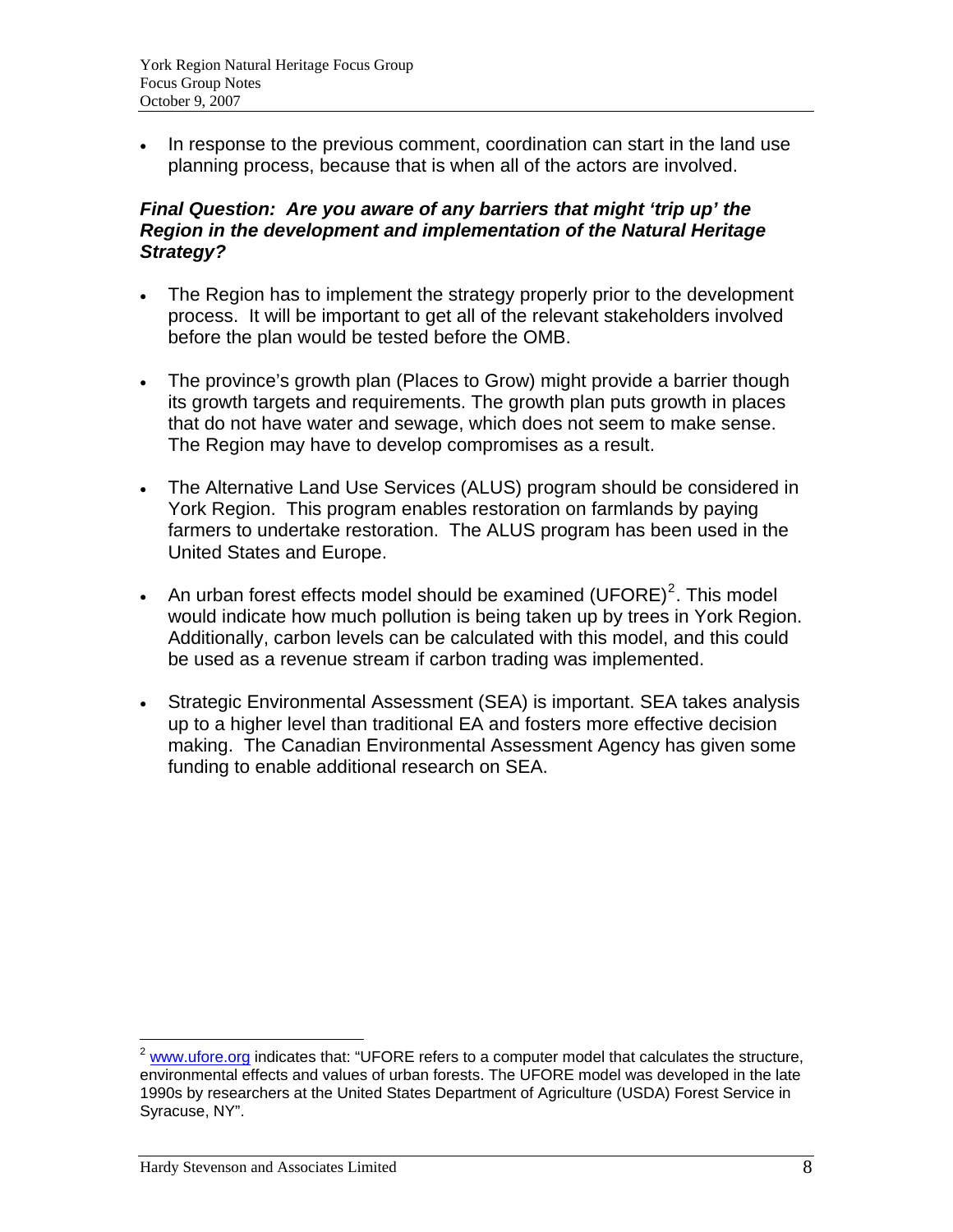# **IV. Infrastructure Master Plans Sustainability Principles**

#### **Infrastructure Master Plans Sustainability Principles Presentation**

Paul May presented the Infrastructure Master Plans sustainability principles.

#### **Infrastructure Master Plans Sustainability Principles Discussion**

Referring the Common Principles, a participant asked what is meant by 'value for money' in principle #2.

Paul May said that the principle refers to being as efficient as possible in infrastructure spending. The infrastructure that will be developed will maximize benefit for dollar.

#### *To what extent do you feel the Region has identified every opportunity for integrating the two Master Plans? Has the Region missed any obvious opportunities for integration?*

• What are the real trends behind the principles? People in the community are becoming more self-sufficient and entrepreneurial over time. Thus there is a trend toward less commuting to corporate offices and more home based businesses. The Region should look at this trend in deciding if new highways are actually needed. The Region should double-check to see if commuters are actually the main demographic that needs to be served.

Commuters are not the most important demographic anymore. There are youth that are rebelling against the prototypical 9-to-5 life, and baby boomers are retiring. Youth are all on the internet, and they don't buy into the corporate culture. As a result, the Region needs to anticipate a shift in commuting patterns. Transportation planners should take those trends into account.

- Paul May indicated that the Region monitors transportation trends carefully. The Region has participated in a survey of transportation trends annually since 1986. In terms of the peak period, the percentage of people traveling to work is declining, but there is a much greater percentage doing other things (e.g. dropping off kids, doing personal business, etc.). As a result, the number of trips per person is increasing. He said although videoconferencing and telecommuting will hopefully increase over time, the Region cannot rely on that.
- The Region should be praised for developing the Smart Commute Program. The Chamber of Commerce would not be offering the program without the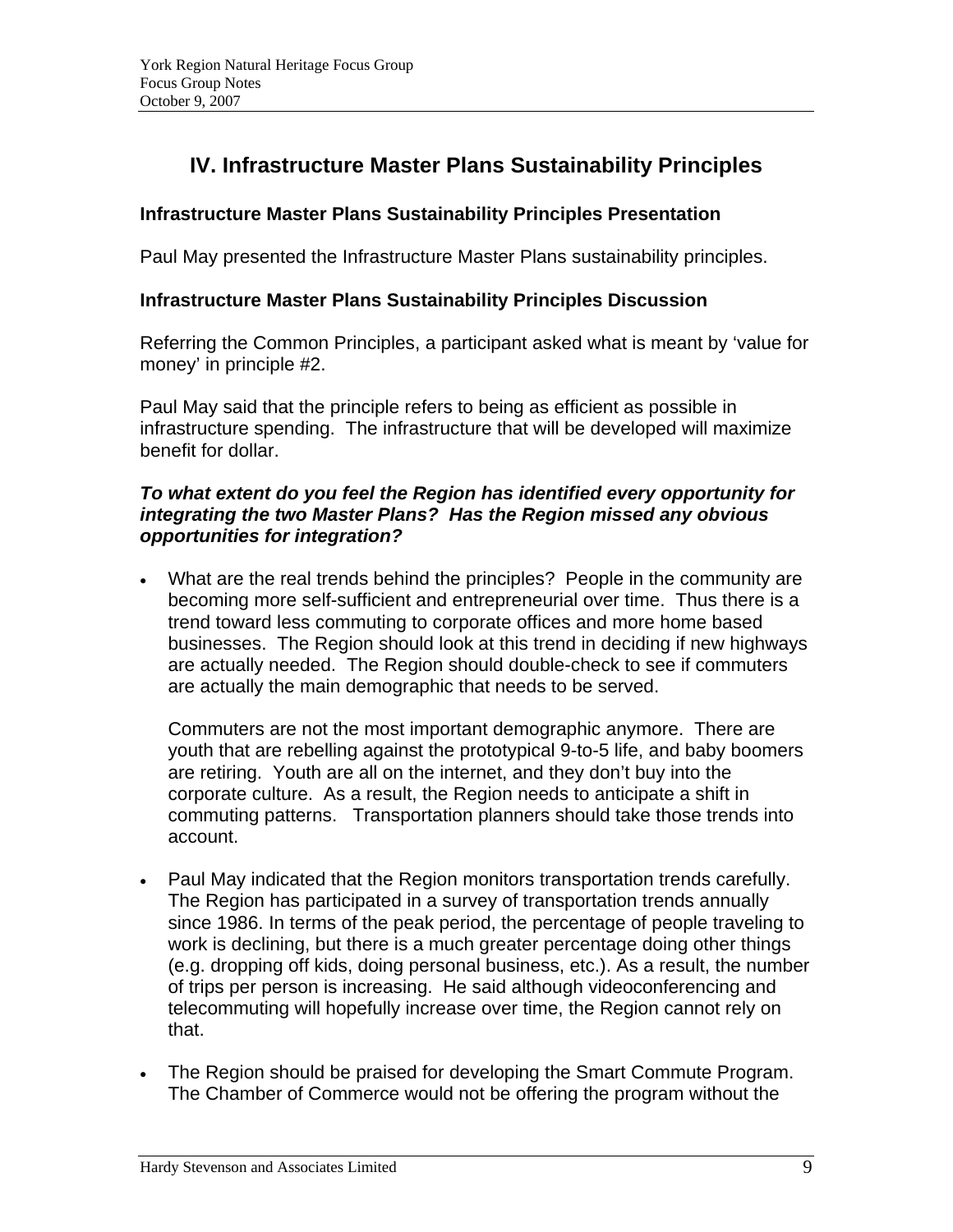Region of York's leadership. Also, over 75% of the businesses in Ontario are small businesses, and are the economic driver in Ontario.

- John Waller noted that in York Region, over 80% of businesses have less than 10 employees.
- In the Water and Wastewater strategy, there should be more information about where the Region gets its water. People need to understand the Region's context better.
- For the Transportation Master Plan, the Region should bring the perspectives of low-income people into the discussion. In 2001, 10% of York Region's population were living below the low income cut off level (LICO). The Region cannot ignore the people who are struggling the most.
- One of the positive themes that came up strongly through the transportation principles was that the Region will do everything it can to address transportation demand before actually widening roads. Should this theme be included in the water and wastewater principles as well?
- One of the cross-cutting principles in both of the Master Plans is consultation, collaboration, and transparency. This issue has been very well addressed thus far. The Region should now also ask people how they want to be engaged, and develop consultation methods based on this information.
- In reference to principle #2 on the integrated principles list, within the water industry 'full and equitable funding' means that a water utility can charge for its full operations costs.
- Can you not have full cost recovery in transportation?
- There are many opportunities to take action in developing full and equitable funding for transportation. The location of businesses and other issues should be addressed.
- Communication and coordination is a very important issue. Currently, there is a transportation demand management study in Georgina. This study has revealed that a bus goes down Leslie Street, but does not link to the GO Train station in the area. In this example, coordination between relevant agencies failed.
- The length of time that people stay in new jobs and/or new homes is plummeting. Therefore, York Region needs to build flexibility into all of its models, because the population is incredibly mobile.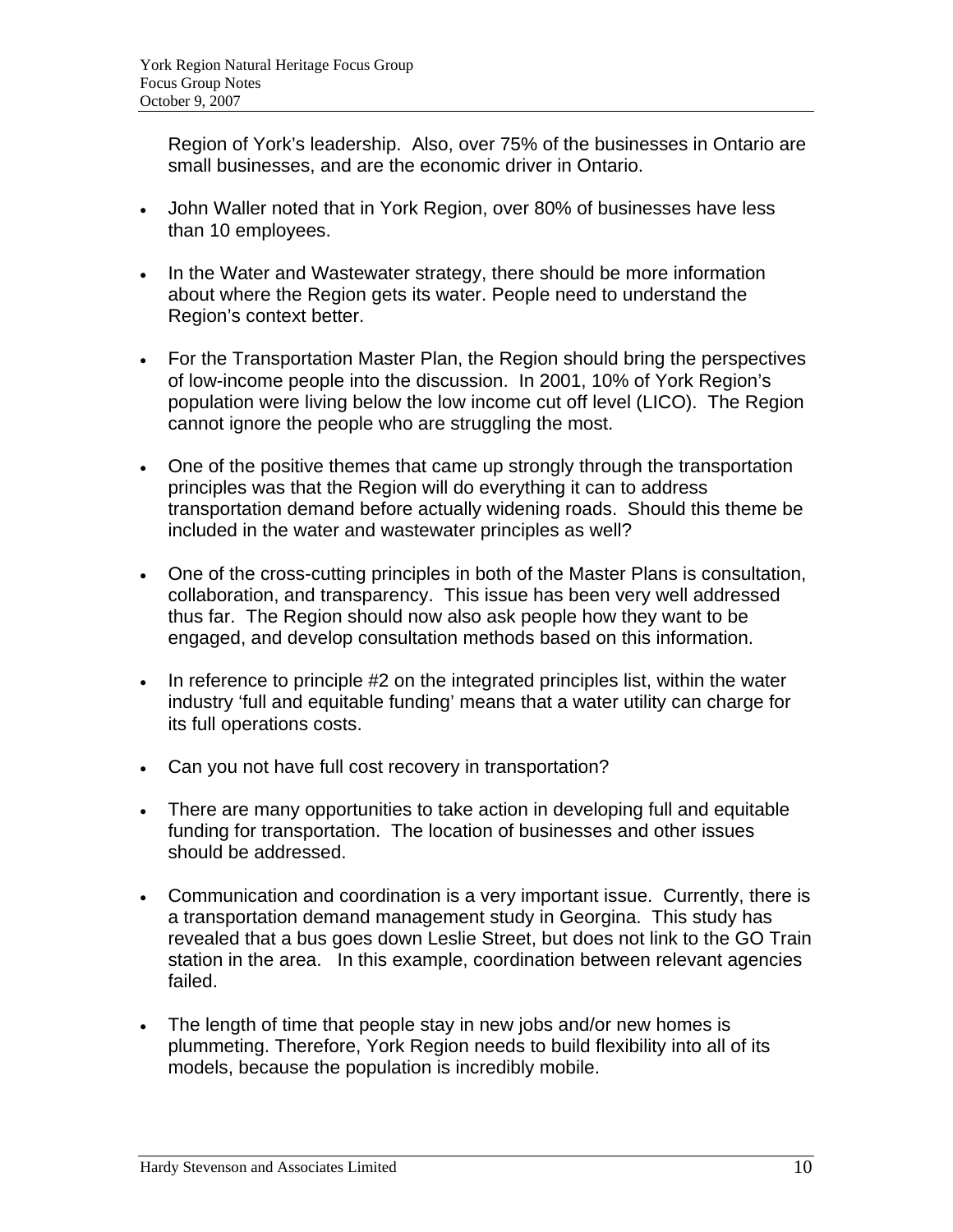- Transit may not be a complete necessity, whereas water is. There is an organization, for example, which offers a free service of buses at lunchtime, which is underused. On the other hand, water is essential.
- In the principles there is no discussion of roads achieving full cost recovery through tolls and other means. The Region discusses transit all the time, but there is no discussion about the full costs of developing road infrastructure, such as the costs of pollution. The Region should do an analysis of the "true costs" of having roads.

#### *Do you think that the Region is moving toward your vision of sustainability?*

• Some of the joint principles can be focussed in a hierarchy. There is an opportunity to refocus the principles around some key issues.

## *Has the region included all of the necessary principles?*

## **i. Water and Wastewater Sustainability Principles**

- Some context should be included in the material about where York Region's water comes from. Water does not simply come out of the tap, and it should not be taken for granted.
- York Region should be complimented for addressing stormwater in the principles. However, the principles do not indicate what the role of the Region will be in addressing stormwater. The Region's role should involve funding.
- Water and wastewater principle #4, which addresses the wise use of water, is somewhat weak. If York Region wanted to be ambitious the principle should say that "no new water" will be used.
- Water permitting in the Region should be examined. York Region needs to push the province to model how much water is actually in the Region. Most of the water in the Region's aquifers is glacial water.
- In both documents there is similar wording about having respect for natural heritage, water, and other issues. However, there should be a hierarchy in which avoidance is done first, and mitigation done second.

#### **ii. Transportation Sustainability Principles**

Dave Hardy asked if there are any principles missing from the Transportation Master Plan principles.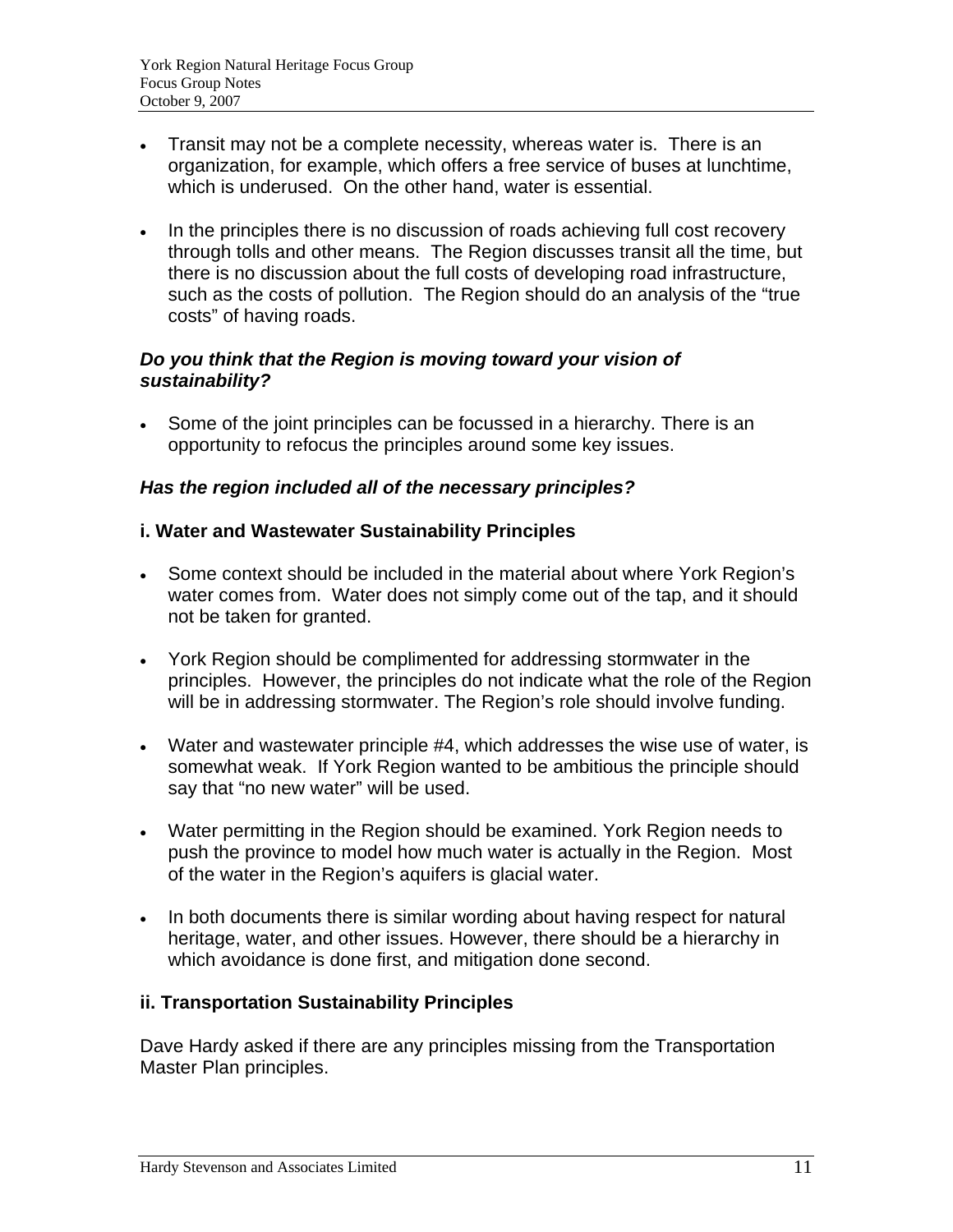- The transportation principle "to support our economic well being" (#3) should also include environment and health. The car is the biggest polluter in the Region. Doctors generally understand this, and there's a push from the medical profession to address these issues.
- Something should be added about marketing and education to the principles.
- Communication is reflected in the principles for both plans, and that this was a good issue to include.
- More information is needed about the relationship between land use and transportation. The value of integrating land use and transportation planning is doubtful.
- Monitoring, adaptive management, and performance measurement are key. There is so much uncertainty and complexity about sustainability planning. The need for monitoring and flexibility is important.
- The notion of tradeoffs is important. There should be information about how the Region will make tradeoffs between different principles.
- York Region should be commended for the consultation that has been done thus far. There could be complacency, however, after the document is done. Consultation should be continued, and young people specifically should be engaged.
- In some cases, you have to put an investment up-front. For example, VIVA built a station, with no sidewalks to get there. A safe walking environment is important. We have to build supporting infrastructure up-front.
- Regarding transportation principle #3 the wording should be stronger than just 'support'. If you're looking at sustainability, why isn't there a priority on hiring locally?
- There is a finite supply of fossil fuel. Therefore, if the Region is planning out for 20 years, it should take into consideration that the Region won't have cheap fossil fuels anymore. As such, the 'peak oil' problem should be taken into consideration. The construction business has to use fossil fuels to build transportation infrastructure. The Region needs to get transit infrastructure in place before fuels are used up.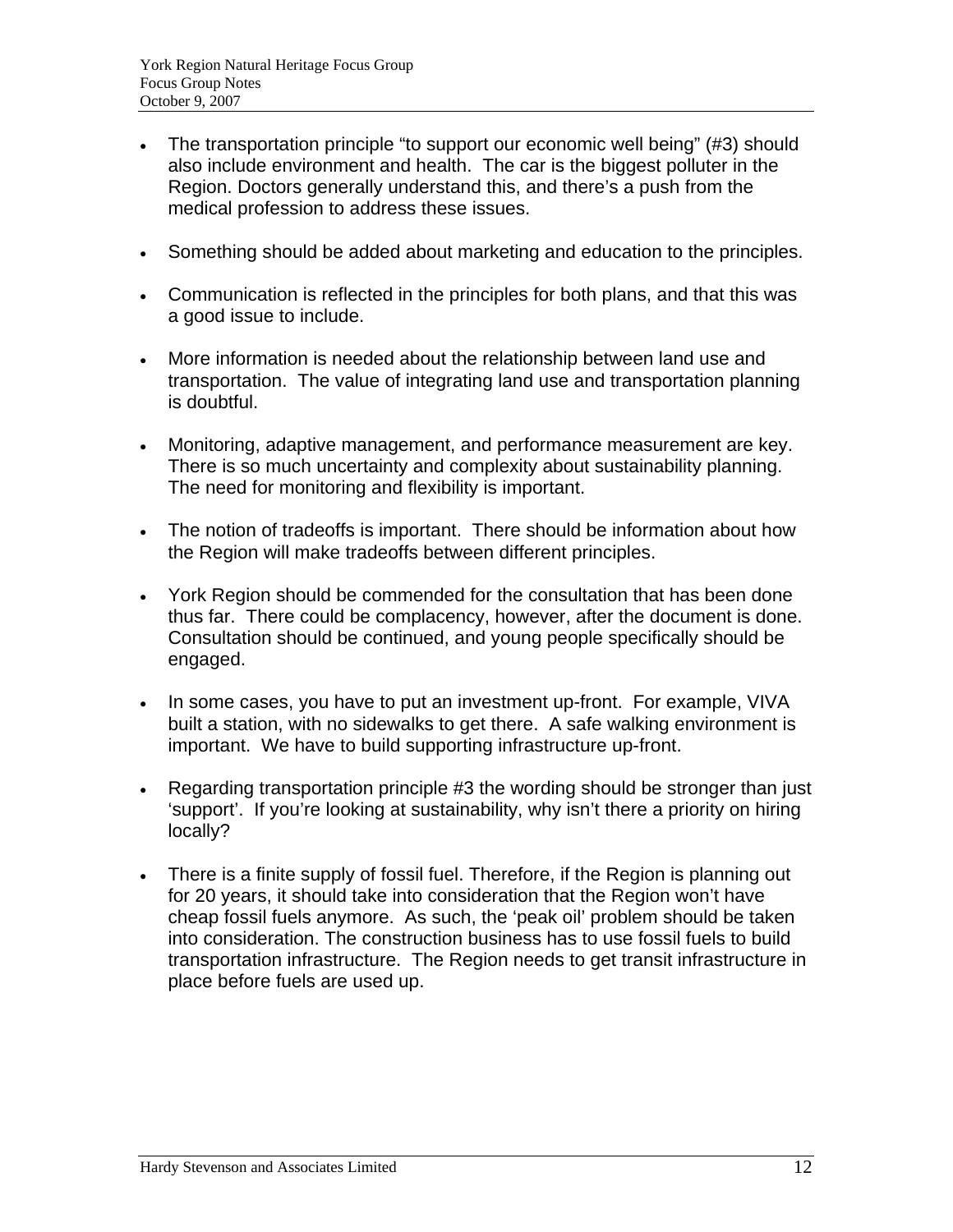# **VI. Final Comments**

Dave Hardy asked if the participants wanted to make any final comments about the day's discussion.

- The transportation sustainability principles offer a significant opportunity for net gain.
- How do we operationalize the principles at the local level?
- The Region needs to be as bold as possible. York Region should take a step in a direction that no other jurisdictions have gone before.
- As a reiteration of the previous comment, boldness and innovation are important.
- We have to think globally and regionally, particularly regarding water supply. It is uncertain if York Region's neighbours to the south will be keen about the Region taking more water from Lake Ontario.
- Thanks for the opportunity to provide comments.
- This is a good initiative. There needs to be more careful thought, however, about projections. If the numbers used are not close to reality, it will be problematic. Developing projections through backcasting may have merit.
- This is a good initiative. I would like to assist with implementation.
- Developing a checklist for implementation would be useful for the Region.
- George Zukovs (President, XCG Consulting) said that this has been an interesting activity. As far as water is concerned, we need to focus on partnerships to manage water. Also, he said, you have to look at the hydrologic cycle as a whole. He would propose and promote "total water management".

Also, we have to build in the idea of adaptation in what we do.

• Can the natural environment of York Region realistically support the growth that is projected to occur in the Region? It does not seem like this question is being asked.

The approach needs to be "we must take it", or "we need a moratorium". There is an opportunity to make new developments energy efficient, water